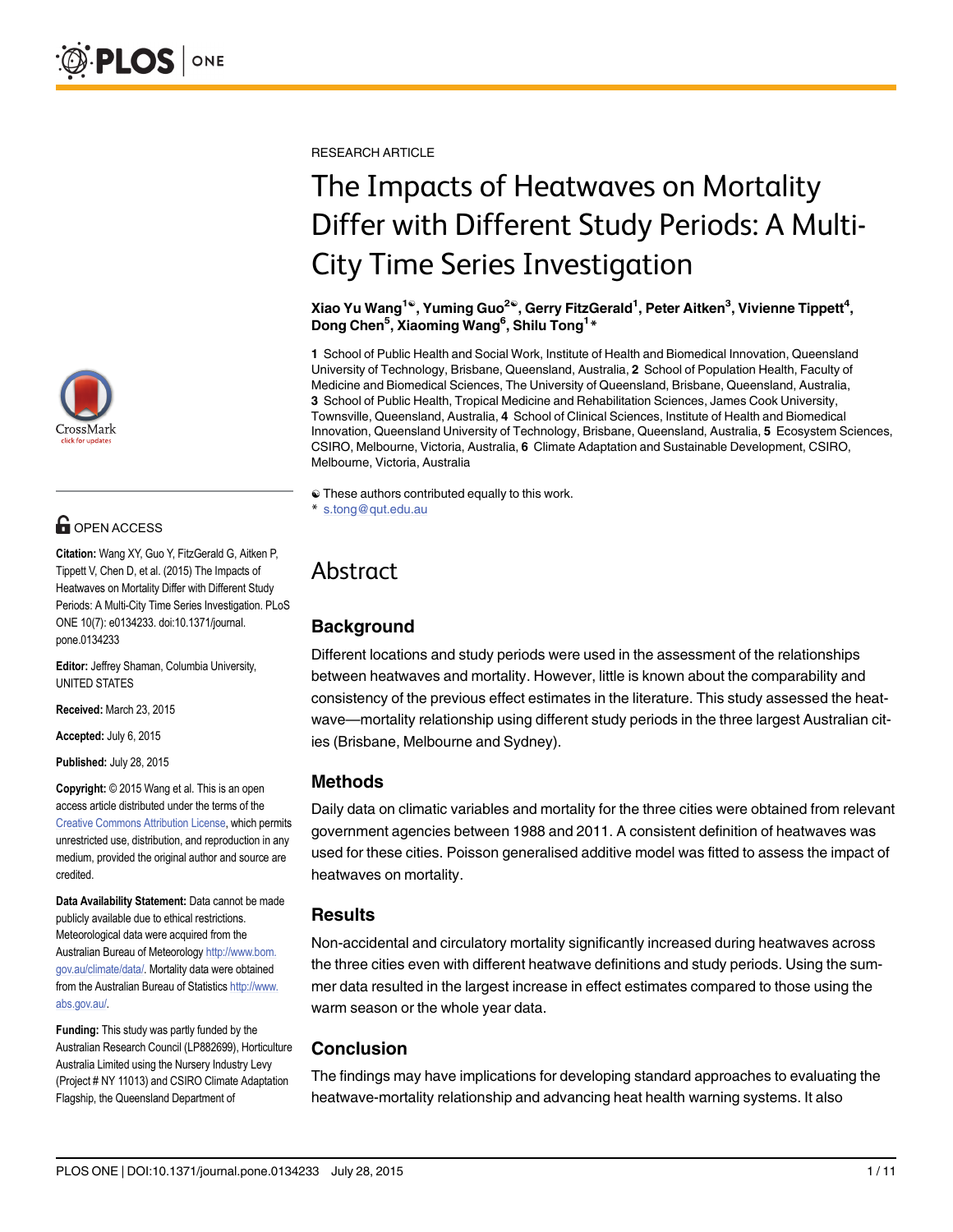<span id="page-1-0"></span>

Environment and Resources Management, Department of Community Safety, Queensland Health and the Environmental Protection Agency. ST was supported by a NHMRC research fellowship (#553043). The funders had no role in study design, data collection and analysis, decision to publish, or preparation of the manuscript.

Competing Interests: The authors have read the journal's policy and the authors of this manuscript have the following competing interests: This study was partly funded by Horticulture Australia Limited using the Nursery Industry Levy (Project # NY 11013). There are no patents, products in development or marketed products to declare. This does not alter the authors' adherence to all the PLOS ONE policies on sharing data and materials.

provides an impetus to methodological advance for assessing climate change-related health consequences.

#### Introduction

Heatwaves can cause a remarkable increase in mortality and morbidity, which is observed by a number of studies in different countries of the world  $[1-9]$  $[1-9]$  $[1-9]$  $[1-9]$ . It is projected that the frequency, intensity, duration and geographic extent of heatwaves will increase as climate change proceeds [\[10](#page-9-0)]. Thus, it is imperative to quantify the health impact of heatwaves and assess the disease burden attributable to climate change.

A heatwave is usually defined as two or more consecutive days with temperature above a certain temperature cut-off (e.g.,  $95<sup>th</sup>$  $95<sup>th</sup>$  $95<sup>th</sup>$  centile) for a specific study period [[2](#page-9-0)-5,[11](#page-9-0)]. In previous studies, different study periods were used in the assessment of the relationship between heatwaves and mortality  $[3,4,12-16]$  $[3,4,12-16]$  $[3,4,12-16]$  $[3,4,12-16]$  $[3,4,12-16]$  $[3,4,12-16]$  $[3,4,12-16]$  $[3,4,12-16]$ . For example, some studies chose five months (i.e., May—September) to represent the warm season in Northern Hemisphere as the study period  $[3,4]$  $[3,4]$ , while others used three months (June—August)  $[12,13]$  $[12,13]$ . Other different periods (e.g., 6 months and/ or a whole year) were also used  $[14-16]$  $[14-16]$  $[14-16]$ . However, little is known about the comparability of the previous effect estimates identified in the literature.

This study compared the heatwave—mortality relationship using different study periods, and explored the similarities and differences in the assessment of the health impacts of heatwaves by using summer, warm season and the whole year data across different cities in Australia.

#### Materials and Methods

This study included the three largest metropolitan cities in Australia—Brisbane, Melbourne and Sydney, which are the capital cities of Queensland, Victoria and New South Wales, respectively. Approximately half Australian population live in these cities [[17](#page-9-0)]. In this study, we focused on three different study periods of data: summer (Dec–Feb), warm season (Nov–Mar) and the whole year during 1988–2011.

#### Data collection

Daily climatic data on maximum temperature (MaxT) (°C) and minimum temperature (MinT) (°C) for these three cities during the period 1988–2011, relative humidity (%) for Brisbane (1988–2011), Melbourne and Sydney (Jan. 1988 to May 2009) were acquired from the Australian Bureau of Meteorology. We selected all available meteorological stations located within 30 km of each city's Central Business District (CBD) (7 stations in Brisbane, 7 stations in Melbourne and 11 stations in Sydney) and the same sets of meteorological data were used in our previous study [[11](#page-9-0)].

Daily data on non-accidental and circulatory mortality in these cities for the same period were obtained from the Australian Bureau of Statistics. These data were aggregated and no individual information was provided due to the reasons of privacy protection.

### Data analysis

Daily mean temperatures (MeanT) (°C) which averaged the values of daily maximum and minimum temperatures were used to investigate the effect of heatwaves on mortality in these cities,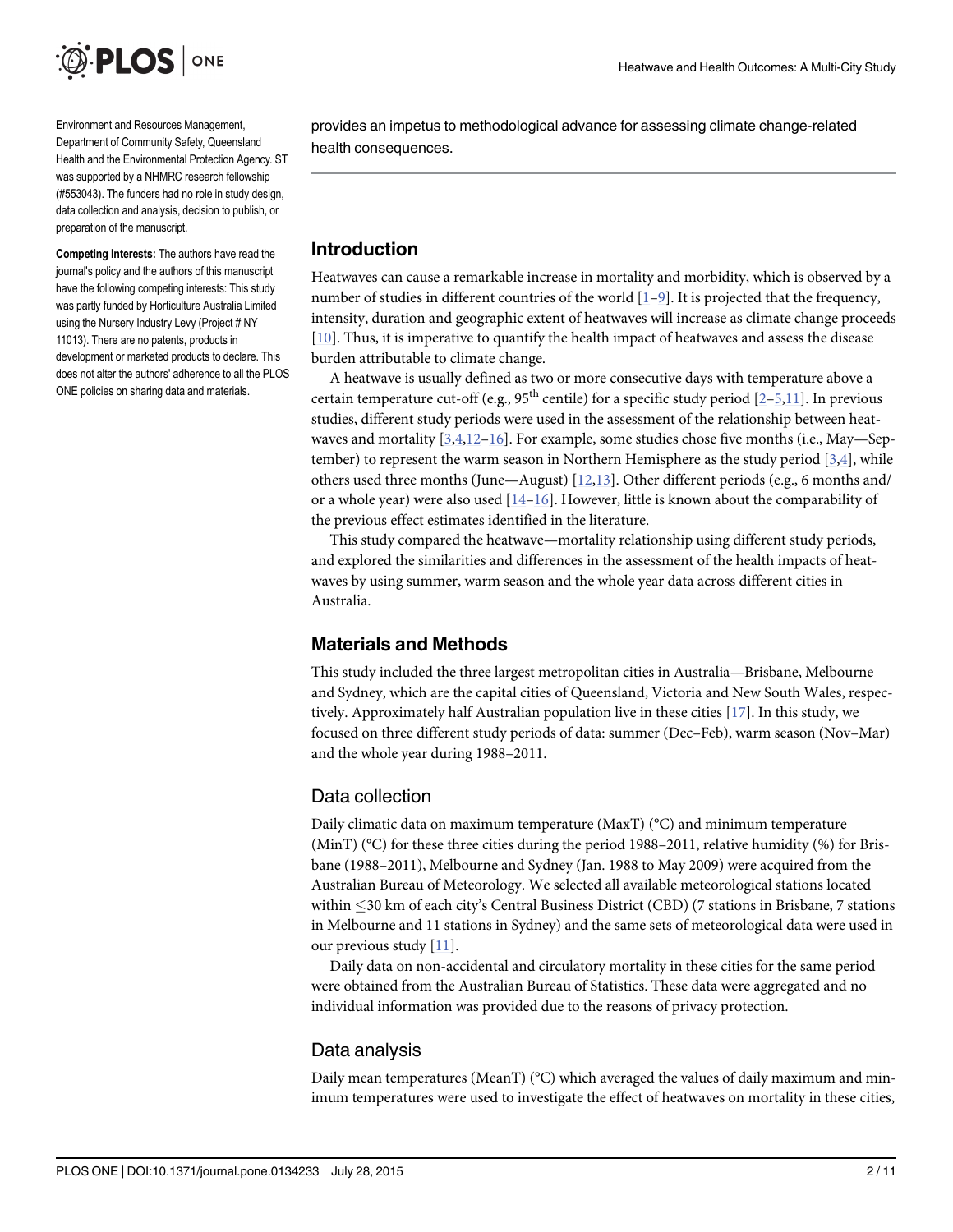<span id="page-2-0"></span>because our previous research shows that mean temperature was a slightly better predictor of mortality than other temperature indices  $[11,18]$  $[11,18]$ . A heatwave was defined as the mean temperature above a certain percentile (e.g., 90<sup>th</sup>, 95<sup>th</sup>, 98<sup>th</sup> and 99<sup>th</sup> centiles of mean temperature) for two or more consecutive days in the summer, the warm season and the whole year according to each city climatic conditions during 1988–2011. The heatwaves were coded as a binary variable of 1 or 0 on each day (i.e., 1 for the heatwave days while 0 for non-heatwave days). Poisson generalised additive model (GAM) was used to examine the heatwave effects on mortality for each city. Cumulative lagged effects of 0–3 days were assessed, as our previous work showed that the effects of heatwaves were acute and were unlikely to last for over 3 days  $[11]$  $[11]$  $[11]$ . We adjusted for an array of confounders in the model, including humidity, population size, day of week, trend and seasonality. We used natural cubic spline for humidity  $(df = 3)$  and day of the year or seasons ( $df = 4$ ). Relative risks (RRs) and 95% confidence intervals (CIs) were calculated using the GAM model. For fitting the time series GAM, we used the 'mgcv' package in R software (V.2.14.1).

## Ethics Statement

Ethical approval was granted by Queensland University of Technology Human Research Ethics Committee. All patient records were anonymized and de-identified prior to analysis.

### Results

[Table 1](#page-3-0) shows the summary statistics on the climatic variables for the three cities. The highest and lowest temperatures (MaxT and MinT) were all observed in Melbourne for three study periods. However, the means of these temperature measures were the highest in Brisbane and the lowest in Melbourne. The means of humidity in Brisbane and Sydney were slightly higher in summer than other two periods while Melbourne was opposite.

[Table 2](#page-3-0) indicates the number of heatwave days for each city. A consistent definition of heatwaves was used in this study (i.e., two or more consecutive days with mean temperature above  $90<sup>th</sup>$ ,  $95<sup>th</sup>$ ,  $98<sup>th</sup>$  and  $99<sup>th</sup>$  centile). Brisbane had more heatwave days than Melbourne and Sydney across all heatwave definitions during three study periods.

[Table 3](#page-4-0) shows the daily number of non-accidental and circulatory deaths in the three cities during the different study periods. Overall, the daily maximum number of deaths (including both non-accidental and circulatory diseases) was all recorded in the summer across these three cities. About half non-accidental deaths were caused by circulatory diseases. The elderly (aged 75 and over) deaths accounted for about 60%–63% and 67%–74% of all non-accidental and circulatory deaths, respectively, for the three cities. The ratio of male to female deaths was the same (i.e., 1:1) across these cities.

[Table 4](#page-5-0) depicts the relative risk (RR) of the non-accidental mortality in the three cities after adjustment for confounding factors in the model. Regardless of which heatwave definition was used, there was a statistically significant increase in mortality for almost all subgroups across three cities during heatwaves, particularly when the summer was used as the study period. In general, women were affected more by heat effects than men while the elderly (i.e., 75 years old or over) seemed more vulnerable to heatwaves than others, although not all RRs were statistically significant. Generally, the more intense the heatwave, the higher the RRs for non-accidental deaths.

The RRs for daily circulatory mortality during heatwaves using the different heatwave definitions and different study periods in the three cities before and after adjusting for confounders were shown in [S1 Table](#page-8-0). In general, heatwaves appeared to have greater impacts on circulatory mortality than non-accidental mortality in these cities ( $Table 4$  and  $SL$  Table). The patterns of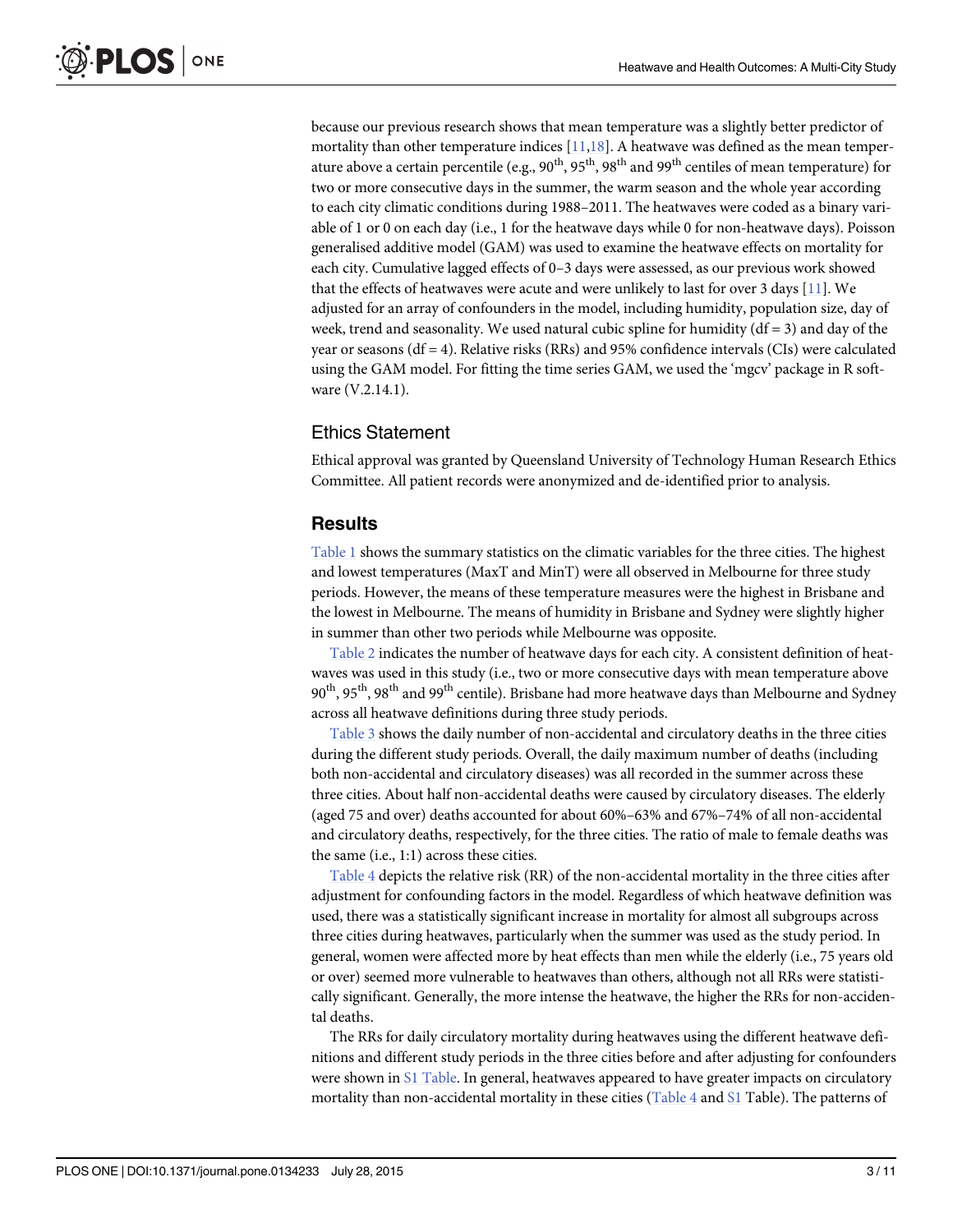<span id="page-3-0"></span>

|                     | <b>Summer<sup>a</sup></b> |           |      | Warm season <sup>b</sup> |      |      | Whole year |            |      |           |        |            |
|---------------------|---------------------------|-----------|------|--------------------------|------|------|------------|------------|------|-----------|--------|------------|
|                     | Mean                      | <b>SD</b> | Min  | <b>Max</b>               | Mean | SD   | Min        | <b>Max</b> | Mean | <b>SD</b> | Min    | <b>Max</b> |
| <b>Brisbane</b>     |                           |           |      |                          |      |      |            |            |      |           |        |            |
| MaxT $(^{\circ}C)$  | 29.2                      | 2.3       | 20.1 | 40.1                     | 28.7 | 2.4  | 20.0       | 40.1       | 25.7 | 3.7       | 12.3   | 40.1       |
| MinT $(^{\circ}C)$  | 20.3                      | 2.2       | 11.9 | 27.1                     | 19.5 | 2.4  | 8.5        | 27.1       | 15.2 | 5.0       | 1.1    | 27.1       |
| MeanT $(^{\circ}C)$ | 24.8                      | 1.9       | 18.3 | 33.6                     | 24.1 | 2.1  | 16.6       | 33.6       | 20.5 | 4.1       | 9.7    | 33.6       |
| Humidity (%)        | 70.5                      | 8.7       | 30.2 | 96.8                     | 70.2 | 8.9  | 17.9       | 96.8       | 69.2 | 10.9      | 17.2   | 97.4       |
| <b>Melbourne</b>    |                           |           |      |                          |      |      |            |            |      |           |        |            |
| MaxT $(^{\circ}C)$  | 25.6                      | 5.8       | 13.9 | 46.7                     | 24.6 | 5.7  | 12.5       | 46.7       | 20.0 | 6.1       | 7.9    | 46.7       |
| MinT $(^{\circ}C)$  | 13.8                      | 3.3       | 5.8  | 27.6                     | 13.1 | 3.4  | 2.8        | 27.6       | 10.0 | 4.2       | $-2.0$ | 27.6       |
| MeanT $(^{\circ}C)$ | 19.7                      | 3.9       | 10.9 | 35.5                     | 18.9 | 3.9  | 9.2        | 35.5       | 15.0 | 4.8       | 4.6    | 35.5       |
| Humidity $(\%)^c$   | 65.0                      | 11.6      | 19.7 | 95.6                     | 65.8 | 11.3 | 19.7       | 95.6       | 70.4 | 11.6      | 19.7   | 97.3       |
| Sydney              |                           |           |      |                          |      |      |            |            |      |           |        |            |
| MaxT $(^{\circ}C)$  | 27.1                      | 4.1       | 16.6 | 44.0                     | 26.3 | 4.1  | 12.5       | 44.0       | 22.8 | 4.9       | 10.3   | 44.0       |
| MinT $(^{\circ}C)$  | 18.0                      | 2.4       | 9.8  | 26.1                     | 17.2 | 2.7  | 7.7        | 26.1       | 13.0 | 4.8       | 0.5    | 26.1       |
| MeanT (°C)          | 22.5                      | 2.7       | 14.6 | 33.2                     | 21.7 | 2.9  | 12.0       | 33.2       | 17.9 | 4.5       | 6.8    | 33.2       |
| Humidity $(\%)^c$   | 70.0                      | 11.0      | 28.1 | 98.1                     | 69.9 | 11.1 | 26.6       | 98.1       | 68.3 | 12.8      | 23.9   | 98.1       |

#### [Table 1.](#page-2-0) Summary statistics of climatic variables for the three Australian cities (1988–2011).

<sup>a</sup> December–February

**b** November-March

<sup>c</sup>These data were only available from 1st Jan. 1988 to 31st May 2009.

doi:10.1371/journal.pone.0134233.t001

susceptibility is similar to that observed in non-accidental deaths–viz., in most cases, females and the elderly aged 75 years or over appeared to be more vulnerable to heatwaves than males and the non-elderly, regardless of which definition was used.

| Percentile               |                         | <b>Brisbane</b> |       |              |                         | Melbourne      |             |             | Sydney            |                |              |                |
|--------------------------|-------------------------|-----------------|-------|--------------|-------------------------|----------------|-------------|-------------|-------------------|----------------|--------------|----------------|
| (Mean T)                 | $\rm ^{\circ}C^{\circ}$ | $2day+$         | 3day+ | 4day+        | $\rm ^{\circ}C^{\circ}$ | 2day+          | 3day+       | $4day+$     | $\rm ^{\circ}C^c$ | 2day+          | 3day+        | 4day+          |
| Summer <sup>a</sup>      |                         |                 |       |              |                         |                |             |             |                   |                |              |                |
| 99%                      | 29.5                    | 11              | 9     | $\mathbf 0$  | 30.1                    | $\overline{4}$ | $\mathbf 0$ | $\mathbf 0$ | 29.9              | 2              | $\mathbf 0$  | 0              |
| 98%                      | 28.6                    | 25              | 17    | 8            | 28.9                    | 21             | 9           | $\mathbf 0$ | 28.8              | 9              | 3            | $\mathbf 0$    |
| 95%                      | 27.9                    | 78              | 60    | 36           | 27.2                    | 58             | 28          | 4           | 27.4              | 46             | 20           | 11             |
| 90%                      | 27.2                    | 164             | 112   | 79           | 25.3                    | 140            | 70          | 22          | 26.2              | 112            | 68           | 47             |
| Warm season <sup>b</sup> |                         |                 |       |              |                         |                |             |             |                   |                |              |                |
| 99%                      | 29.0                    | 19              | 9     | $\mathbf{0}$ | 29.3                    | 17             | 3           | $\mathbf 0$ | 29.3              | $\overline{4}$ | $\mathbf{0}$ | $\mathbf 0$    |
| 98%                      | 28.3                    | 47              | 31    | 19           | 28.3                    | 31             | 9           | 0           | 28.2              | 19             | 9            | 6              |
| 95%                      | 27.6                    | 106             | 84    | 51           | 26.3                    | 100            | 46          | 13          | 26.8              | 77             | 33           | 24             |
| 90%                      | 26.7                    | 296             | 206   | 155          | 24.4                    | 230            | 126         | 78          | 25.6              | 218            | 124          | 76             |
| Whole year               |                         |                 |       |              |                         |                |             |             |                   |                |              |                |
| 99%                      | 28.1                    | 66              | 46    | 28           | 28.0                    | 38             | 12          | 0           | 27.9              | 24             | 10           | $\overline{7}$ |
| 98%                      | 27.6                    | 106             | 84    | 51           | 26.4                    | 98             | 46          | 13          | 26.9              | 68             | 32           | 20             |
| 95%                      | 26.5                    | 358             | 278   | 209          | 23.9                    | 294            | 156         | 102         | 25.3              | 271            | 155          | 89             |
| 90%                      | 25.5                    | 800             | 672   | 564          | 21.5                    | 713            | 489         | 333         | 23.8              | 704            | 502          | 358            |

|  |  |  | Table 2. Heatwave days by different consecutive days and percentiles of mean temperature for the three Australian cities (1988-2011). |  |
|--|--|--|---------------------------------------------------------------------------------------------------------------------------------------|--|
|--|--|--|---------------------------------------------------------------------------------------------------------------------------------------|--|

<sup>a</sup> December–February

**b** November-March

 $\textdegree$  Cut-off points of mean temperature ( $\textdegree$ C).

doi:10.1371/journal.pone.0134233.t002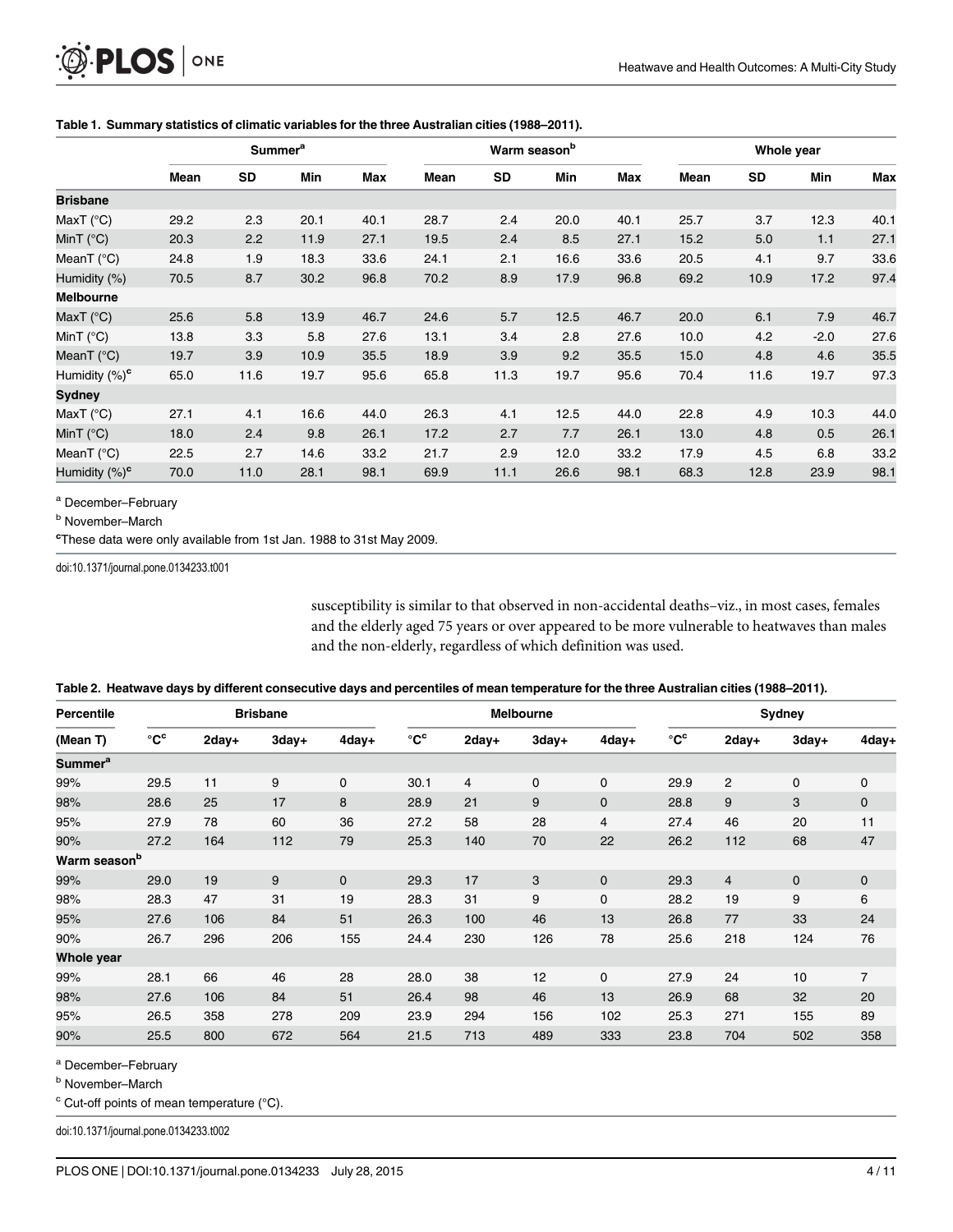[Table 5](#page-7-0) shows the relative risk of mortality in single lag (lag 1 to lag 3) and cumulative lag (Cum lag 0–3) effects during heatwaves defined as two or more consecutive days above a certain percentile of daily mean temperature using either the summer or whole year data. There was a consistent, immediate increase in mortality during heatwaves for almost all heatwave definitions across the three cities.

<span id="page-4-0"></span>[Table 3.](#page-2-0) Daily numbers of non-accidental and circulatory deaths for the three Australian cities (1988–2011).

|                           | <b>Summer<sup>a</sup></b> |                           |                           | Warm season <sup>b</sup> |                |                         | Whole year                |            |                          |                         |                           |            |
|---------------------------|---------------------------|---------------------------|---------------------------|--------------------------|----------------|-------------------------|---------------------------|------------|--------------------------|-------------------------|---------------------------|------------|
|                           | Mean                      | <b>SD</b>                 | Min                       | <b>Max</b>               | Mean           | SD                      | Min                       | <b>Max</b> | Mean                     | <b>SD</b>               | Min                       | <b>Max</b> |
| Non-accidental deaths     |                           |                           |                           |                          |                |                         |                           |            |                          |                         |                           |            |
| <b>Brisbane</b>           |                           |                           |                           |                          |                |                         |                           |            |                          |                         |                           |            |
| Male                      | 12                        | $\overline{4}$            | $\sqrt{2}$                | 38                       | 12             | $\overline{4}$          | $\overline{c}$            | 38         | 13                       | 4                       | $\mathbf{1}$              | 38         |
| Female                    | 12                        | $\overline{\mathbf{4}}$   | $\mathbf{1}$              | 40                       | 12             | 4                       | $\mathbf{1}$              | $40\,$     | 13                       | 4                       | $\mathbf{1}$              | 40         |
| $0 - 74$                  | 10                        | $\overline{\mathbf{4}}$   | $\mathbf{1}$              | 25                       | 10             | $\overline{\mathbf{4}}$ | $\mathbf{1}$              | 27         | 10                       | 4                       | $\mathbf{1}$              | 27         |
| $75+$                     | 15                        | $\mathbf 5$               | $\mathbf 2$               | 46                       | 15             | 5                       | $\mathbf 2$               | 46         | 16                       | 5                       | $\mathbf{1}$              | 46         |
| Total                     | 24                        | $\,6$                     | $\overline{\mathbf{4}}$   | 68                       | 24             | 6                       | $\overline{\mathbf{4}}$   | 68         | 26                       | 6                       | $\overline{\mathbf{4}}$   | 68         |
| <b>Melbourne</b>          |                           |                           |                           |                          |                |                         |                           |            |                          |                         |                           |            |
| Male                      | 27                        | $\,$ 6 $\,$               | 11                        | 52                       | 27             | 6                       | 10                        | 52         | 29                       | 6                       | $\,6$                     | 58         |
| Female                    | 27                        | 6                         | 10                        | 79                       | 27             | 6                       | 10                        | 79         | 29                       | 6                       | $\overline{7}$            | 79         |
| $0 - 74$                  | 21                        | $6\phantom{1}$            | 3                         | 49                       | 21             | 6                       | 3                         | 49         | 22                       | 6                       | $\mathbf{1}$              | 49         |
| $75+$                     | 33                        | 8                         | 11                        | 91                       | 33             | 8                       | 11                        | 91         | 36                       | 8                       | 11                        | 91         |
| Total                     | 54                        | $\boldsymbol{9}$          | 23                        | 127                      | 54             | 8                       | 23                        | 127        | 58                       | 9                       | 13                        | 127        |
| <b>Sydney</b>             |                           |                           |                           |                          |                |                         |                           |            |                          |                         |                           |            |
| Male                      | 32                        | $\overline{7}$            | $\,6$                     | 74                       | 32             | $\sqrt{7}$              | 6                         | 75         | 35                       | 8                       | 6                         | 75         |
| Female                    | 31                        | $\overline{7}$            | 9                         | 70                       | 31             | $\overline{7}$          | 6                         | $70\,$     | 34                       | 8                       | 6                         | 70         |
| $0 - 74$                  | 26                        | 8                         | $6\phantom{1}$            | 69                       | 26             | 8                       | $6\phantom{1}$            | 74         | 27                       | 8                       | 3                         | 74         |
| $75+$                     | 37                        | 8                         | 10                        | 70                       | 37             | 8                       | 9                         | $70\,$     | 42                       | 10                      | 9                         | 87         |
| Total                     | 62                        | 11                        | 20                        | 136                      | 62             | 11                      | 20                        | 136        | 69                       | 13                      | 20                        | 136        |
| <b>Circulatory deaths</b> |                           |                           |                           |                          |                |                         |                           |            |                          |                         |                           |            |
| <b>Brisbane</b>           |                           |                           |                           |                          |                |                         |                           |            |                          |                         |                           |            |
| Male                      | 6                         | $\overline{c}$            | $\mathbf 0$               | 18                       | 6              | $\overline{c}$          | 0                         | 18         | $\overline{7}$           | $\overline{c}$          | 0                         | 18         |
| Female                    | $6\phantom{1}6$           | $\sqrt{2}$                | $\mathbf 0$               | 24                       | 6              | $\overline{c}$          | $\mathbf 0$               | 24         | $\overline{\mathcal{I}}$ | $\mathbf{2}$            | $\mathbf 0$               | 24         |
| $0 - 74$                  | $\overline{4}$            | 3                         | $\mathbf 0$               | 12                       | $\overline{4}$ | 3                       | 0                         | 12         | $\mathbf 5$              | 3                       | 0                         | 13         |
| $75+$                     | $\bf 8$                   | $\overline{2}$            | $\pmb{0}$                 | 33                       | 8              | $\mathbf 2$             | $\pmb{0}$                 | 33         | 9                        | 3                       | $\pmb{0}$                 | 33         |
| Total                     | 12                        | 3                         | 3                         | 38                       | 12             | 3                       | 3                         | 38         | 13                       | 4                       | 3                         | 38         |
| <b>Melbourne</b>          |                           |                           |                           |                          |                |                         |                           |            |                          |                         |                           |            |
| Male                      | 10                        | $\ensuremath{\mathsf{3}}$ | $\ensuremath{\mathsf{3}}$ | 27                       | 10             | 3                       | 3                         | 27         | 11                       | 3                       | 3                         | 28         |
| Female                    | 11                        | $\ensuremath{\mathsf{3}}$ | $\ensuremath{\mathsf{3}}$ | 41                       | 11             | 3                       | $\ensuremath{\mathsf{3}}$ | 41         | 12                       | $\overline{\mathbf{4}}$ | $\ensuremath{\mathsf{3}}$ | 41         |
| $0 - 74$                  | $\overline{7}$            | $\overline{c}$            | $\pmb{0}$                 | 18                       | $\overline{7}$ | $\overline{c}$          | 0                         | 21         | 8                        | 3                       | 0                         | 21         |
| $75+$                     | 15                        | $\overline{4}$            | $\sqrt{5}$                | 53                       | 15             | $\overline{\mathbf{4}}$ | $\sqrt{5}$                | 53         | 17                       | 5                       | $\mathbf 5$               | 53         |
| Total                     | 21                        | $\mathbf 5$               | $\boldsymbol{7}$          | 67                       | 21             | 5                       | $\overline{7}$            | 67         | 23                       | 6                       | $\overline{\mathcal{I}}$  | 67         |
| <b>Sydney</b>             |                           |                           |                           |                          |                |                         |                           |            |                          |                         |                           |            |
| Male                      | 12                        | 4                         | 5                         | 37                       | 12             | 4                       | $\mathbf 5$               | 37         | 13                       | 5                       | $\mathbf 5$               | 37         |
| Female                    | 13                        | $\overline{\mathbf{4}}$   | $\sqrt{5}$                | 37                       | 13             | $\overline{\mathbf{4}}$ | $\pmb{0}$                 | 37         | 15                       | 5                       | $\pmb{0}$                 | 43         |
| $0 - 74$                  | 8                         | 3                         | $\pmb{0}$                 | 27                       | 8              | 3                       | 0                         | 27         | $\boldsymbol{9}$         | 3                       | 0                         | 27         |
| $75+$                     | 17                        | $\overline{\mathbf{4}}$   | $\boldsymbol{6}$          | 35                       | 18             | 5                       | $\mathbf 5$               | 35         | 21                       | 6                       | $\mathbf 5$               | 53         |
| Total                     | 25                        | 6                         | 9                         | 64                       | 25             | $\overline{7}$          | 8                         | 64         | 29                       | 8                       | 8                         | 66         |

<sup>a</sup> December–February

**b** November-March.

doi:10.1371/journal.pone.0134233.t003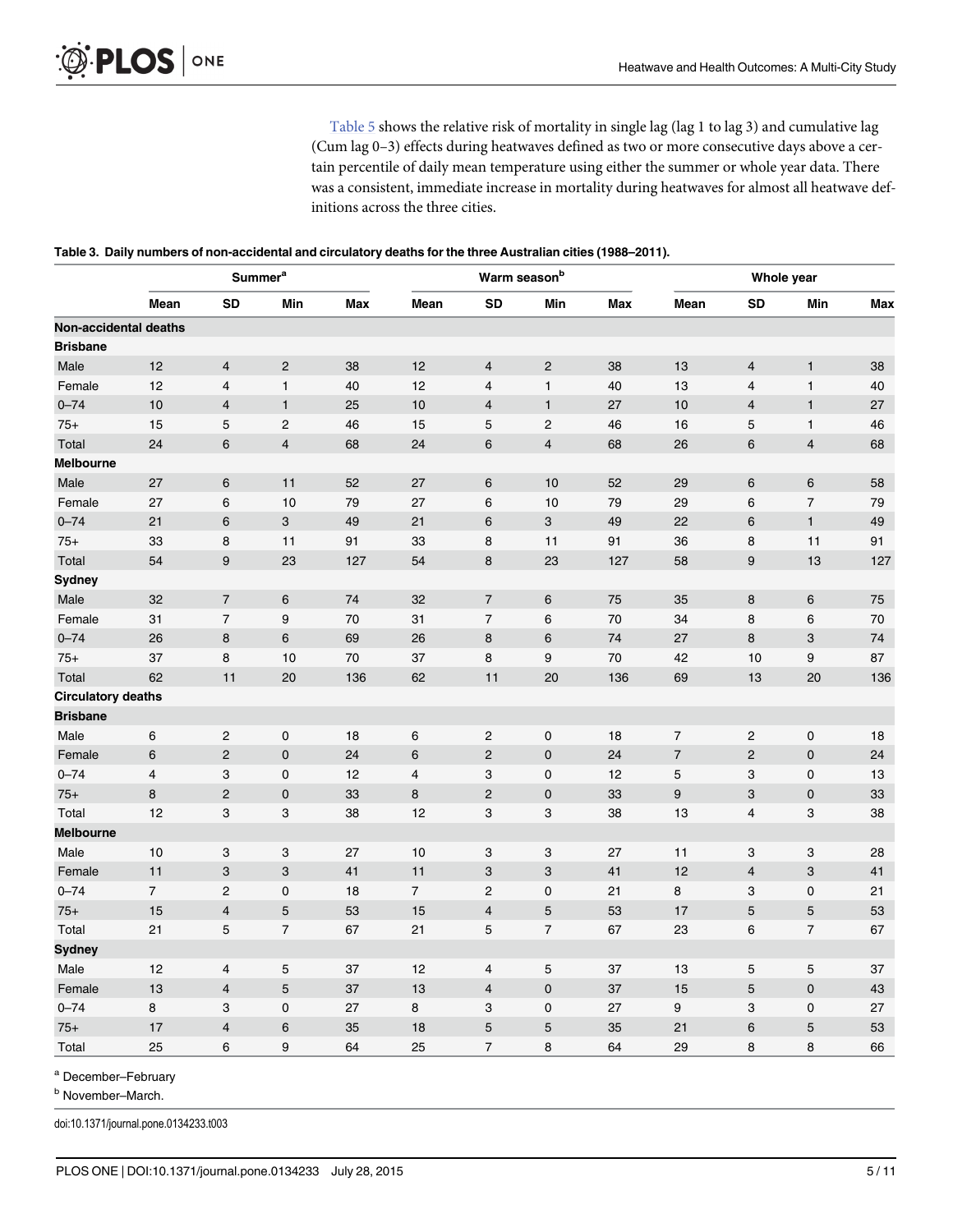<span id="page-5-0"></span>

|                 | Mean        | RR [95%CI]*               |                          |                    |  |  |  |
|-----------------|-------------|---------------------------|--------------------------|--------------------|--|--|--|
|                 | Temperature | <b>Summer<sup>a</sup></b> | Warm season <sup>b</sup> | Whole year         |  |  |  |
| <b>Brisbane</b> |             |                           |                          |                    |  |  |  |
| Total           | 99%         | 1.40 [1.26-1.55]          | 1.30 [1.20-1.41]         | 1.14 [1.09-1.20]   |  |  |  |
|                 | 98%         | 1.32 [1.23-1.42]          | 1.18 [1.12-1.25]         | 1.10 [1.05-1.14]   |  |  |  |
|                 | 95%         | 1.08 [1.04-1.14]          | 1.09 [1.05-1.13]         | 1.05 [1.03-1.08]   |  |  |  |
|                 | 90%         | 1.06 [1.02-1.09]          | 1.06 [1.03-1.09]         | 1.06 [1.04-1.08]   |  |  |  |
| Male            | 99%         | 1.22 [1.05-1.42]          | 1.11 [0.98-1.25]         | 1.08 [1.01-1.15]   |  |  |  |
|                 | 98%         | 1.17 [1.05-1.30]          | 1.07 [0.99-1.16]         | 1.04 [0.99-1.10]   |  |  |  |
|                 | 95%         | 1.02 [0.96-1.09]          | 1.04 [0.98-1.10]         | 1.02 [0.98-1.05]   |  |  |  |
|                 | 90%         | 1.01 [0.96-1.06]          | 1.02 [0.99-1.06]         | 1.05 [1.02-1.07]   |  |  |  |
| Female          | 99%         | 1.56 [1.36-1.79]          | 1.48 [1.33-1.65]         | 1.20 [1.12-1.28]   |  |  |  |
|                 | 98%         | 1.46 [1.32-1.61]          | 1.27 [1.18-1.37]         | 1.13 [1.07-1.20]   |  |  |  |
|                 | 95%         | 1.14 [1.07-1.21]          | 1.13 [1.07-1.19]         | 1.08 [1.04-1.11]   |  |  |  |
|                 | 90%         | 1.09 [1.04-1.14]          | 1.08 [1.04-1.12]         | 1.07 [1.05-1.10]   |  |  |  |
| $0 - 74$        | 99%         | $1.28$ [1.08-1.51]        | 1.19 [1.04-1.36]         | 1.04 [0.96-1.12]   |  |  |  |
|                 | 98%         | 1.19 [1.06-1.34]          | 1.07 [0.98-1.17]         | 1.03 [0.97-1.10]   |  |  |  |
|                 | 95%         | 1.02 [0.95-1.10]          | 1.03 [0.96-1.10]         | 1.01 [0.97-1.05]   |  |  |  |
|                 | 90%         | $0.99$ [0.94-1.05]        | 1.02 [0.97-1.06]         | 1.04 [1.01-1.07]   |  |  |  |
| 75+             | 99%         | 1.46 [1.28-1.66]          | 1.36 [1.23-1.50]         | 1.20 [1.13-1.27]   |  |  |  |
|                 | 98%         | 1.39 [1.27-1.52]          | 1.24 [1.15-1.33]         | 1.12 [1.07-1.18]   |  |  |  |
|                 | 95%         | 1.11 [1.05-1.18]          | 1.12 [1.06-1.17]         | $1.08$ [1.05-1.11] |  |  |  |
|                 | 90%         | 1.09 [1.05-1.14]          | $1.08$ [1.05-1.12]       | 1.08 [1.06-1.11]   |  |  |  |
| Melbourne       |             |                           |                          |                    |  |  |  |
| Total           | 99%         | 1.44 [1.29-1.62]          | 1.12 [1.04-1.19]         | 1.08 [1.03-1.13]   |  |  |  |
|                 | 98%         | 1.09 [1.02-1.16]          | 1.06 [1.01-1.11]         | 1.04 [1.01-1.07]   |  |  |  |
|                 | 95%         | 1.04 [1.00-1.08]          | 1.03 [1.00-1.06]         | 1.03 [1.01-1.05]   |  |  |  |
|                 | 90%         | 1.04 [1.01-1.07]          | 1.04 [1.01-1.06]         | 1.02 [1.00-1.03]   |  |  |  |
| Male            | 99%         | 1.33 [1.13-1.58]          | 1.06 [0.96-1.17]         | 1.01 [0.95-1.08]   |  |  |  |
|                 | 98%         | 1.02 [0.93-1.12]          | $0.99$ [0.92-1.06]       | 1.00 [0.96-1.04]   |  |  |  |
|                 | 95%         | $0.99$ [0.94-1.05]        | 1.00 [0.95-1.04]         | 1.01 [0.98-1.04]   |  |  |  |
|                 | 90%         | 1.02 [0.98-1.06]          | 1.01 [0.98-1.05]         | 1.01 [0.99-1.03]   |  |  |  |
| Female          | 99%         | 1.55 [1.33-1.82]          | 1.17 [1.07-1.28]         | 1.15 [1.08-1.22]   |  |  |  |
|                 | 98%         | 1.16 [1.06-1.26]          | 1.13 [1.06-1.22]         | 1.07 [1.03-1.12]   |  |  |  |
|                 | 95%         | 1.08 [1.02-1.14]          | 1.07 [1.03-1.12]         | 1.06 [1.03-1.09]   |  |  |  |
|                 | 90%         | 1.06 [1.01-1.10]          | 1.06 [1.03-1.09]         | 1.02 [1.01-1.04]   |  |  |  |
| $0 - 74$        | 99%         | 1.27 [1.04-1.56]          | 1.01 [0.90-1.14]         | $0.98$ [0.91-1.06] |  |  |  |
|                 | 98%         | $0.97$ [0.87-1.08]        | 1.01 [0.93-1.10]         | $0.99$ [0.95-1.04] |  |  |  |
|                 | 95%         | $0.96$ [0.90-1.02]        | 1.00 [0.95-1.05]         | 1.01 [0.98-1.04]   |  |  |  |
|                 | 90%         | 1.01 [0.96-1.06]          | 1.02 [0.99-1.06]         | 1.01 [0.99-1.03]   |  |  |  |
| 75+             | 99%         | 1.56 [1.36-1.80]          | 1.18 [1.09-1.28]         | 1.15 [1.09-1.21]   |  |  |  |
|                 | 98%         | 1.17 [1.08-1.26]          | 1.09 [1.03-1.16]         | 1.06 [1.02-1.10]   |  |  |  |
|                 | 95%         | 1.09 [1.04-1.14]          | $1.05$ [1.01-1.10]       | 1.05 [1.02-1.07]   |  |  |  |
|                 | 90%         | 1.06 [1.02-1.09]          | 1.05 [1.02-1.08]         | 1.02 [1.00-1.04]   |  |  |  |
| Sydney          |             |                           |                          |                    |  |  |  |
| Total           | 99%         | <b>NA</b>                 | <b>NA</b>                | 1.12 [1.05-1.19]   |  |  |  |
|                 | 98%         | 1.32 [1.13-1.55]          | 1.14 [1.06-1.22]         | 1.06 [1.02-1.09]   |  |  |  |
|                 | 95%         | $1.06$ [1.01-1.10]        | 1.07 [1.04-1.10]         | 1.04 [1.02-1.06]   |  |  |  |
|                 |             |                           |                          |                    |  |  |  |

#### [Table 4.](#page-2-0) Relative risk (RR) of non-accidental mortality during heatwaves in the three Australian cities, 1988–2011.

(Continued)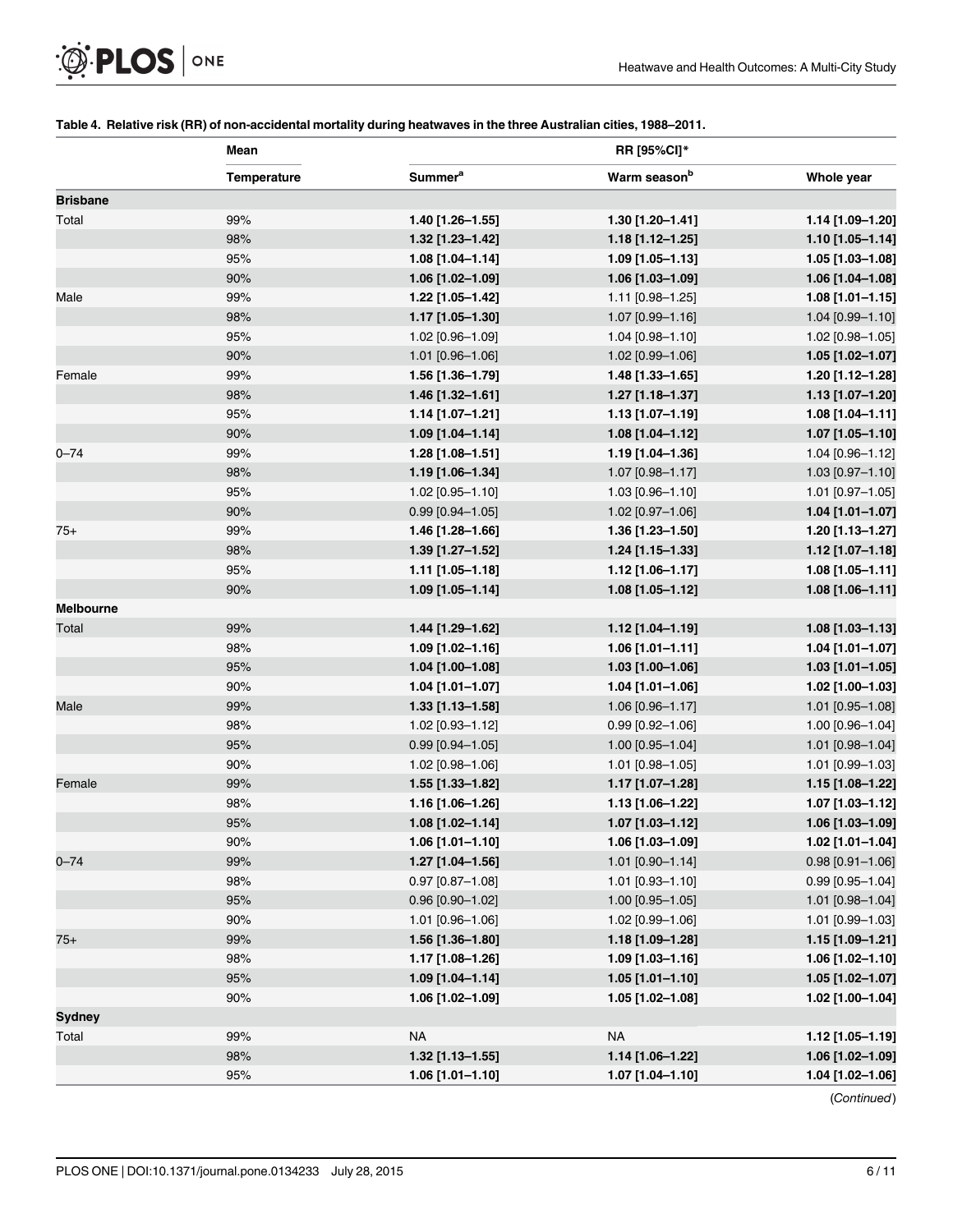#### <span id="page-6-0"></span>Table 4. (Continued)

|          | Mean               |                     | <b>RR [95%CI]*</b>       |                  |  |  |  |
|----------|--------------------|---------------------|--------------------------|------------------|--|--|--|
|          | <b>Temperature</b> | Summer <sup>a</sup> | Warm season <sup>b</sup> | Whole year       |  |  |  |
|          | 90%                | $1.05$ [1.02-1.08]  | $1.05$ [1.03-1.07]       | 1.03 [1.02-1.04] |  |  |  |
| Male     | 99%                | NA <sup>c</sup>     | <b>NA</b>                | 1.11 [1.02-1.21] |  |  |  |
|          | 98%                | 1.52 [1.24-1.87]    | 1.15 [1.04-1.27]         | 1.04 [1.00-1.09] |  |  |  |
|          | 95%                | $1.05$ [0.99-1.11]  | $1.07$ [1.02-1.11]       | 1.01 [0.98-1.03] |  |  |  |
|          | 90%                | 1.04 [1.00-1.08]    | 1.02 [0.99-1.05]         | 1.01 [0.99-1.02] |  |  |  |
| Female   | 99%                | <b>NA</b>           | <b>NA</b>                | 1.13 [1.03-1.23] |  |  |  |
|          | 98%                | $1.15$ [0.91-1.45]  | 1.14 [1.02-1.26]         | 1.06 [1.01-1.11] |  |  |  |
|          | 95%                | 1.05 [0.98-1.12]    | $1.06$ [1.02-1.11]       | 1.06 [1.04-1.09] |  |  |  |
|          | 90%                | $1.06$ [1.02-1.10]  | 1.06 [1.04-1.09]         | 1.05 [1.03-1.07] |  |  |  |
| $0 - 74$ | 99%                | <b>NA</b>           | <b>NA</b>                | 1.12 [1.02-1.23] |  |  |  |
|          | 98%                | 1.18 [0.93-1.51]    | 1.09 [0.98-1.23]         | 1.03 [0.97-1.08] |  |  |  |
|          | 95%                | 1.02 [0.96-1.10]    | 1.04 [0.99-1.09]         | 1.02 [1.00-1.05] |  |  |  |
|          | 90%                | $1.01$ [0.97-1.06]  | $1.03$ [1.00-1.06]       | 1.03 [1.01-1.05] |  |  |  |
| $75+$    | 99%                | <b>NA</b>           | <b>NA</b>                | 1.12 [1.04-1.21] |  |  |  |
|          | 98%                | 1.47 [1.20-1.80]    | 1.18 [1.07-1.29]         | 1.08 [1.03-1.12] |  |  |  |
|          | 95%                | $1.07$ [1.02-1.14]  | 1.09 [1.05-1.13]         | 1.04 [1.02-1.07] |  |  |  |
|          | 90%                | $1.08$ [1.04-1.12]  | 1.05 [1.02-1.08]         | 1.03 [1.01-1.04] |  |  |  |

\*Adjusted confounders including humidity, day of week, day of year, population size and season for whole year

<sup>a</sup> December–February

<sup>c</sup> Heatwaves occurred in Jan 2010 and Feb 2011 in Sydney but humidity data were unavailable

Bold typeface indicates statistical significance at p<0.

doi:10.1371/journal.pone.0134233.t004

#### **Discussion**

In this study, we analysed the associations between heatwaves and mortality using the data for different study periods in the three largest Australian cities (Brisbane, Melbourne and Sydney). The results show that, regardless of which heatwave definition was used, there were consistent, statistically significant, increased risks of mortality during heatwaves even using different study periods. It is more sensitive to use the summer data than the warm season or the whole year data in assessing heatwaves-related health risks but the magnitude of risks varied with city. Finally, we found a stronger effect of heatwaves on circulatory mortality than overall non-accidental mortality across all three cities.

Several multi-city studies have reported the mortality impacts of heatwaves  $[3-5,16,19]$  $[3-5,16,19]$  $[3-5,16,19]$  $[3-5,16,19]$  $[3-5,16,19]$ . However, in previous studies different study periods were used to assess the heatwave-mortality relationship. The findings of this study show that the effect estimates using the summer data were greater than those estimated by using either the warm season or the whole year data. It is due largely to the different intensity of heat categorized by different study periods even though the same percentiles of temperature were applied in the definition of a heatwave.

There were different climatic patterns across Brisbane, Melbourne and Sydney. Brisbane is close to the northern east coast and has a humid subtropical climate with warm to hot and humid summers, and dry and moderately warm winters [[20](#page-10-0)]. Melbourne has a moderate oce-anic climate and changeable weather conditions [[21,22](#page-10-0)]. Sydney's weather is between Brisbane and Melbourne which has a temperate climate with warm summers and mild winters, with

**b** November-March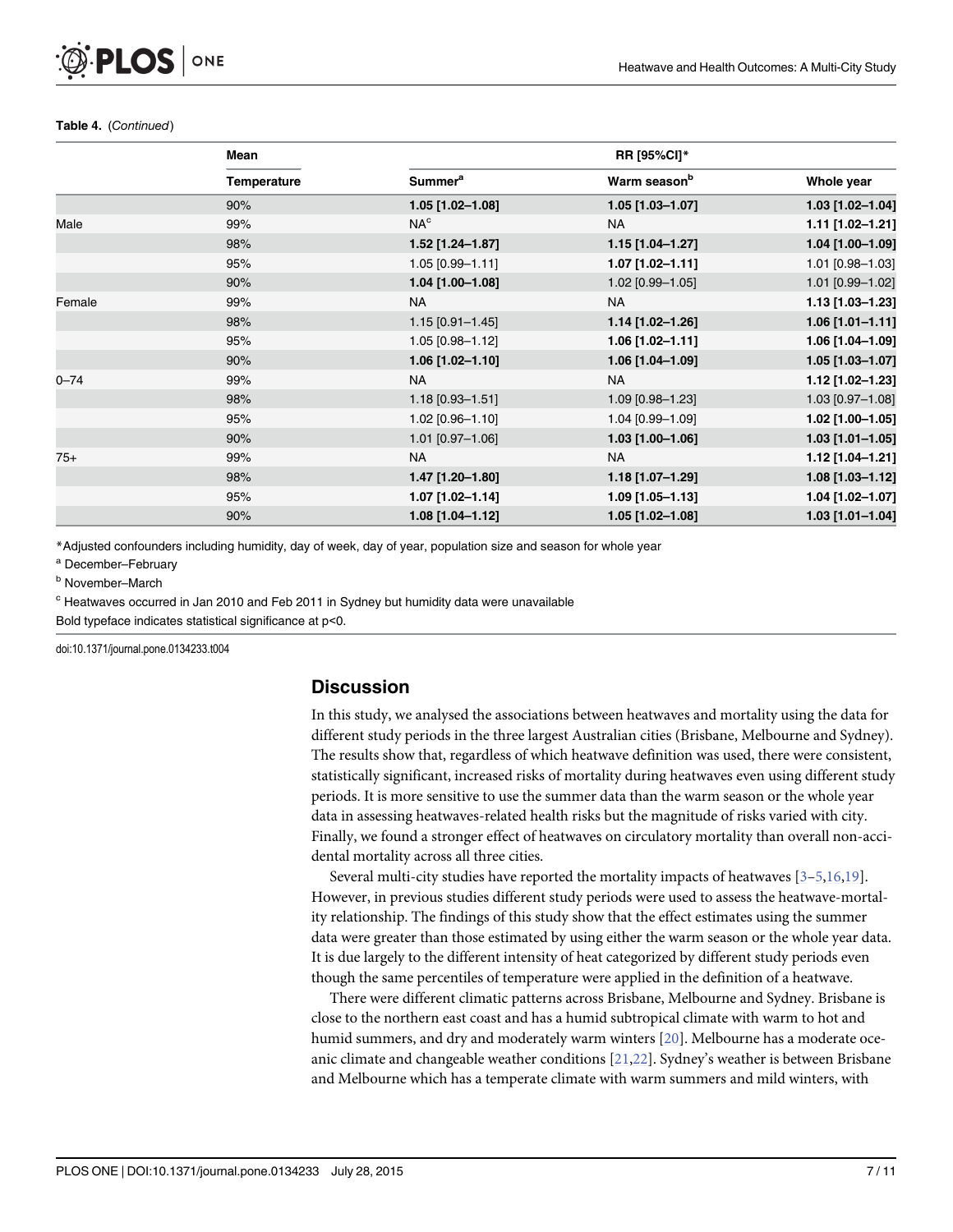#### [Table 5.](#page-4-0) Relative risk (RR) of non-accidental mortality in lag effects during heatwaves in the three Australian cities, 1988–2011.

| <b>Percentile of Mean Temperature</b> | RR [95%Cl]*        |                    |                    |  |  |  |
|---------------------------------------|--------------------|--------------------|--------------------|--|--|--|
|                                       | <b>Brisbane</b>    | <b>Melbourne</b>   | Sydney             |  |  |  |
| Summer                                |                    |                    |                    |  |  |  |
| Lag 1                                 |                    |                    |                    |  |  |  |
| 99%                                   | 1.46 [1.32-1.61]   | 1.76 [1.59-1.95]   | <b>NA</b>          |  |  |  |
| 98%                                   | $1.31$ [1.21-1.41] | 1.20 [1.13-1.27]   | 1.24 [1.05-1.46]   |  |  |  |
| 95%                                   | 1.10 [1.05-1.15]   | 1.08 [1.05-1.12]   | 1.07 [1.02-1.11]   |  |  |  |
| 90%                                   | 1.03 [1.00-1.07]   | 1.05 [1.03-1.08]   | 1.02 [1.00-1.05]   |  |  |  |
| Lag 2                                 |                    |                    |                    |  |  |  |
| 99%                                   | 1.46 [1.32-1.63]   | 1.45 [1.29-1.62]   | <b>NA</b>          |  |  |  |
| 98%                                   | 1.28 [1.19-1.38]   | 1.18 [1.11-1.25]   | 1.16 [0.99-1.37]   |  |  |  |
| 95%                                   | 1.09 [1.04-1.14]   | 1.07 [1.03-1.11]   | 1.04 [1.00-1.09]   |  |  |  |
| 90%                                   | 1.03 [1.00-1.07]   | 1.04 [1.01-1.06]   | 1.02 [1.00-1.05]   |  |  |  |
| Lag <sub>3</sub>                      |                    |                    |                    |  |  |  |
| 99%                                   | 1.20 [1.06-1.36]   | 1.16 [1.02-1.31]   | <b>NA</b>          |  |  |  |
| 98%                                   | 1.29 [1.19-1.40]   | 1.09 [1.02-1.15]   | 1.21 [1.03-1.42]   |  |  |  |
| 95%                                   | 1.07 [1.02-1.12]   | 1.04 [1.00-1.08]   | 1.02 [0.97-1.07]   |  |  |  |
| 90%                                   | 1.03 [1.00-1.07]   | $1.03$ [1.00-1.05] | 1.01 [0.99-1.04]   |  |  |  |
| Cumulative lag 0-3                    |                    |                    |                    |  |  |  |
| 99%                                   | 3.26 [2.40-4.42]   | 3.85 [2.87-5.17]   | <b>NA</b>          |  |  |  |
| 96%                                   | 2.58 [2.07-3.20]   | 1.42 [1.21-1.67]   | 2.48 [1.65-3.72]   |  |  |  |
| 95%                                   | 1.21 [1.05-1.39]   | 1.16 [1.05-1.28]   | 1.18 [1.05-1.33]   |  |  |  |
| 90%                                   | 1.08 [0.97-1.20]   | $1.09$ [1.01-1.17] | 1.13 [1.05-1.22]   |  |  |  |
| Whole year                            |                    |                    |                    |  |  |  |
| Lag 1                                 |                    |                    |                    |  |  |  |
| 99%                                   | 1.17 [1.11-1.22]   | 1.13 [1.08-1.18]   | 1.13 [1.06-1.20]   |  |  |  |
| 98%                                   | 1.10 [1.06-1.15]   | 1.06 [1.03-1.09]   | 1.05 [1.02-1.08]   |  |  |  |
| 95%                                   | 1.04 [1.01-1.06]   | 1.03 [1.01-1.05]   | 1.02 [1.00-1.03]   |  |  |  |
| 90%                                   | 1.05 [1.03-1.07]   | 1.00 [0.99-1.02]   | 1.02 [1.01-1.03]   |  |  |  |
| Lag 2                                 |                    |                    |                    |  |  |  |
| 99%                                   | 1.15 [1.09-1.21]   | 1.11 [1.06-1.16]   | 1.05 [0.98-1.11]   |  |  |  |
| 98%                                   | 1.08 [1.04-1.12]   | 1.05 [1.02-1.08]   | 1.04 [1.01-1.08]   |  |  |  |
| 95%                                   | 1.03 [1.01-1.06]   | 1.01 [0.99-1.03]   | 1.00 [0.98-1.02]   |  |  |  |
| 90%                                   | 1.04 [1.02-1.06]   | $0.99$ [0.98-1.00] | 1.00 [0.99-1.02]   |  |  |  |
| Lag 3                                 |                    |                    |                    |  |  |  |
| 99%                                   | 1.14 [1.08-1.20]   | $1.05$ [1.01-1.10] | 1.04 [0.97-1.10]   |  |  |  |
| 98%                                   | $1.07$ [1.03-1.12] | 1.03 [1.00-1.06]   | 1.02 [0.99-1.06]   |  |  |  |
| 95%                                   | 1.02 [1.00-1.05]   | 1.01 [0.99-1.02]   | $0.99$ [0.97-1.01] |  |  |  |
| 90%                                   | $1.03$ [1.01-1.05] | $0.99$ [0.98-1.00] | $0.99$ [0.98-1.00] |  |  |  |
| Cumulative lag 0-3                    |                    |                    |                    |  |  |  |
| 99%                                   | 1.54 [1.33-1.78]   | 1.28 [1.14-1.44]   | $1.34$ [1.14-1.57] |  |  |  |
| 96%                                   | 1.24 [1.10-1.41]   | 1.13 [1.05-1.23]   | 1.18 [1.07-1.29]   |  |  |  |
| 95%                                   | 1.18 [1.09-1.27]   | 1.03 [0.97-1.08]   | 1.06 [1.01-1.12]   |  |  |  |
| 90%                                   | 1.24 [1.16-1.32]   | $0.97$ [0.93-1.01] | 1.05 [1.01-1.09]   |  |  |  |

\*Adjusted confounders including humidity, day of week, day of year, population size and season for whole year

Bold typeface indicates statistical significance at p<0.05.

doi:10.1371/journal.pone.0134233.t005

<span id="page-7-0"></span>**OF PLOS** ONE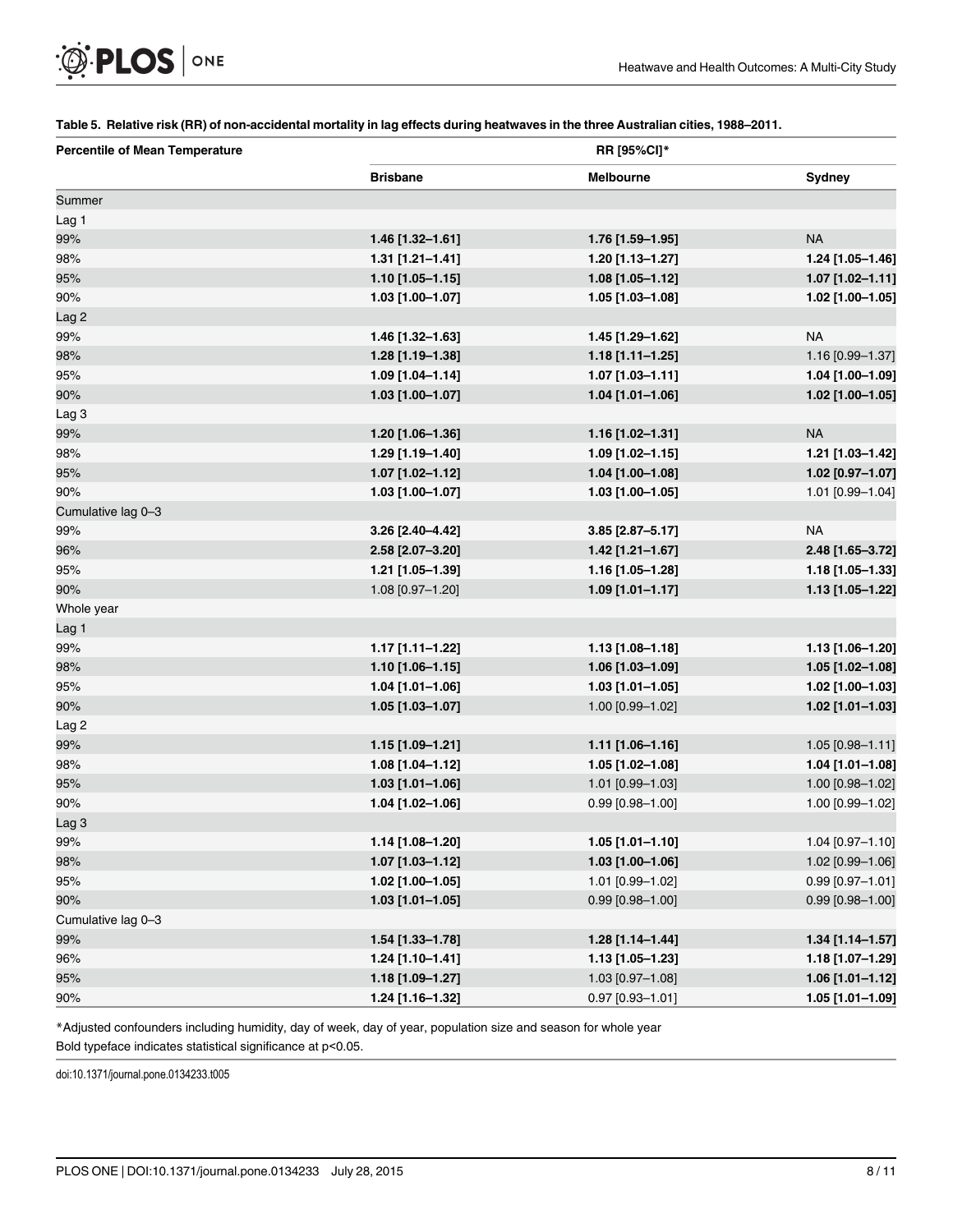<span id="page-8-0"></span>rainfall spread throughout the year [[23](#page-10-0)]. Even though these cities have different climatic conditions, consistent, statistically significant, increased risks of mortality were observed during heatwaves across all these cities. It suggests that residents living in different climates were all susceptible to extreme heat effects and up to now, the role of adaptation was limited when a heatwave occurred.

Clearly, most heatwave events occurred in summer. For example, when two or more consecutive days above the  $95<sup>th</sup>$  percentile of mean temperature were used to define a heatwave using the whole year data, there were 358 heatwave days in total and 330 (92%) days occurred in summer in Brisbane; similarly 81% and 86% heatwave days occurred in summer in Melbourne and Sydney, respectively. When the summer data were used, heatwaves appeared to have a greater impact on non-accidental mortality, elderly aged 75 years or over and females [\(Table 4](#page-5-0) and S1 Table), which is consistent with previous studies [\[4,9,13](#page-9-0)[,24,25\]](#page-10-0). Similar but less significant results were observed when the warm season and the whole year data were used.

We also investigated the lag effects of heatwaves in the summer and whole year, and found that the higher risk estimates for mortality were on the current day (lag 0) and lag of 1 day. Our results support the findings that the impact of heatwaves on mortality is usually acute and does not last long [[15](#page-9-0)].

This study has three key strengths. To the best of our knowledge, this is the first study to compare the effect estimates using different study periods in examining the health impacts of heatwaves across different cities. Comprehensive datasets (e.g., 24 years) on population, meteorological conditions and mortality for these cities were used, and key confounding factors were adjusted for in the model. Finally, a consistent definition was applied to define a heatwave based on local climatic conditions with different study periods.

This study also has some limitations. The aggregated data on non-accidental and circulatory deaths were used while individual information on exposure, outcomes and confounders was unavailable. Different cutoffs (i.e., 90th, 95th 98th and 99th percentile) of mean temperature were used to define a heatwave, and multiple significant tests were conducted. Potential confounding effects of air pollution (e.g., ozone) were not controlled for, as these data were not complete for the whole study period in all three cities. However, there is evidence that the association between heat and mortality is likely to be independent of air pollution [[15](#page-9-0)]. It is also debated whether air pollution should be adjusted for in the studies of temperature effects [[26](#page-10-0)].

#### **Conclusions**

It appears to be more sensitive to use the summer data rather than the warm season or the whole year data in assessing the heatwaves-mortality relationship. Regardless of which study period was used, a consistent and significant increase in mortality was observed during heatwaves across the three major Australian cities. The findings may have significant implications for developing standard approaches to evaluating the heatwave-mortality relationship and advancing heat health warning systems. It also provides an impetus to methodological advancement for assessing climate change-related health consequences.

#### Supporting Information

[S1 Table](http://www.plosone.org/article/fetchSingleRepresentation.action?uri=info:doi/10.1371/journal.pone.0134233.s001). Relative risk (RR) of circulatory mortality during heatwaves in the three Australian cities (1988–2011). (DOCX)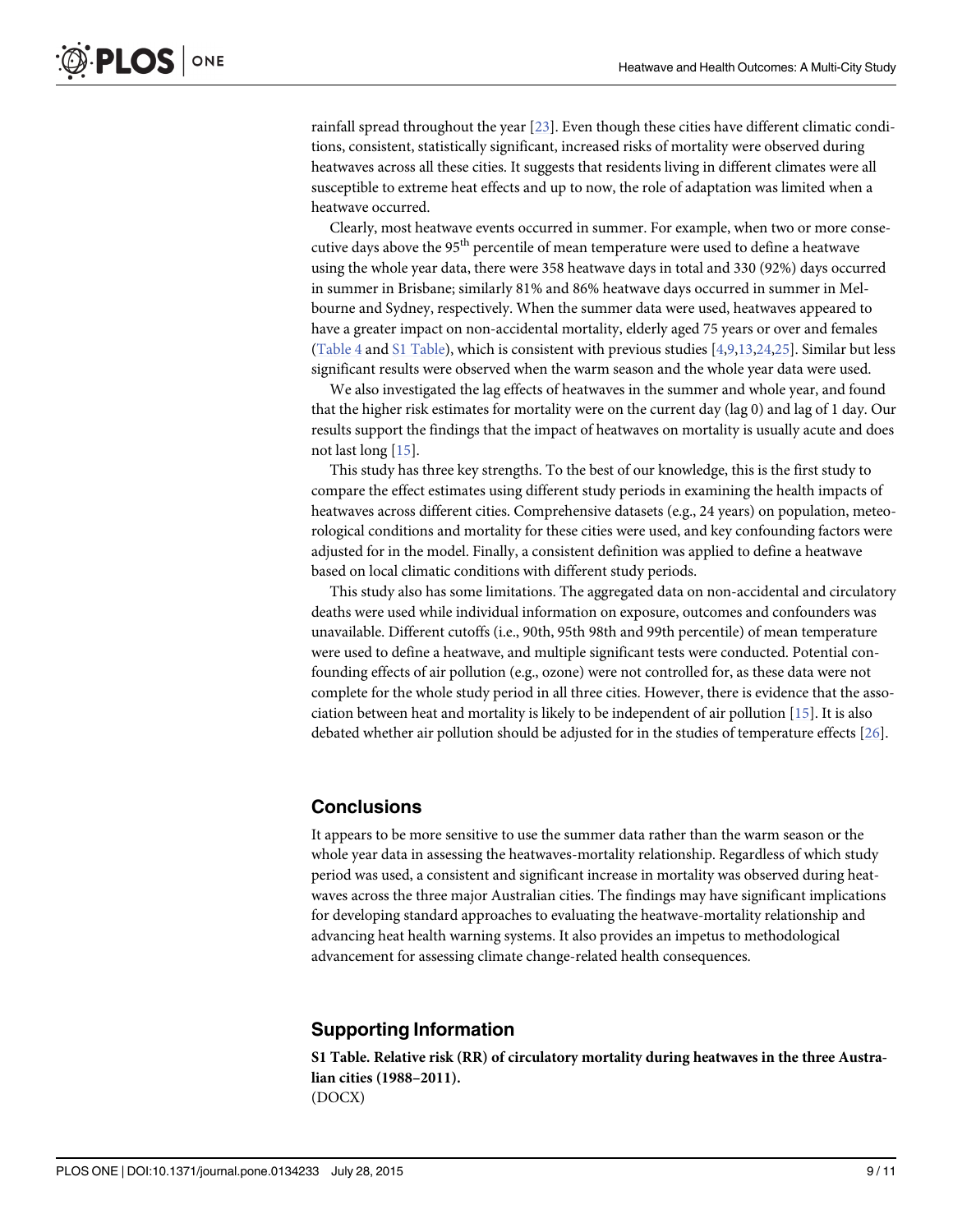#### <span id="page-9-0"></span>Acknowledgments

The authors thank the Queensland Health, Australian Bureau of Statistics and Australia Bureau of Meteorology for providing the relevant data.

#### Author Contributions

Conceived and designed the experiments: ST XYW. Performed the experiments: XYW YG. Analyzed the data: XYW YG. Contributed reagents/materials/analysis tools: XYW YG. Wrote the paper: ST XYW. Contributed to the manuscript revision: YG GF PA VT DC XW.

#### References

- [1.](#page-1-0) Hajat S, Kosatky T (2010) Heat-related mortality: a review and exploration of heterogeneity. J Epidemiol Community Health 64: 753–760. doi: [10.1136/jech.2009.087999](http://dx.doi.org/10.1136/jech.2009.087999) PMID: [19692725](http://www.ncbi.nlm.nih.gov/pubmed/19692725)
- [2.](#page-1-0) Tong S, Ren C, Becker N (2010) Excess deaths during the 2004 heatwave in Brisbane, Australia. Int J Biometeorol 54: 393–400. doi: [10.1007/s00484-009-0290-8](http://dx.doi.org/10.1007/s00484-009-0290-8) PMID: [20049484](http://www.ncbi.nlm.nih.gov/pubmed/20049484)
- [3.](#page-1-0) Anderson GB, Bell ML (2011) Heat Waves in the United States: Mortality Risk during Heat Waves and Effect Modification by Heat Wave Characteristics in 43 U.S. Communities. Environ Health Perspect 119: 210–218. doi: [10.1289/ehp.1002313](http://dx.doi.org/10.1289/ehp.1002313) PMID: [21084239](http://www.ncbi.nlm.nih.gov/pubmed/21084239)
- [4.](#page-1-0) Son JY, Lee JT, Anderson GB, Bell ML (2012) The impact of heat waves on mortality in seven major cities in Korea. Environmental Health Perspectives 120: 566–571. doi: [10.1289/ehp.1103759](http://dx.doi.org/10.1289/ehp.1103759) PMID: [22266672](http://www.ncbi.nlm.nih.gov/pubmed/22266672)
- [5.](#page-1-0) Baccini M, Kosatsky T, Analitis A, Anderson HR, D'Ovidio M, Menne B, et al. (2011) Impact of heat on mortality in 15 European cities: attributable deaths under different weather scenarios. J Epidemiol Community Health 65: 64–70. doi: [10.1136/jech.2008.085639](http://dx.doi.org/10.1136/jech.2008.085639) PMID: [19858539](http://www.ncbi.nlm.nih.gov/pubmed/19858539)
- 6. Metzger KB, Ito K, Matte TD (2010) Summer heat and mortality in New York City: how hot is too hot? Environ Health Perspect 118: 80–86. doi: [10.1289/ehp.0900906](http://dx.doi.org/10.1289/ehp.0900906) PMID: [20056571](http://www.ncbi.nlm.nih.gov/pubmed/20056571)
- 7. Basu R, Ostro BD (2008) A multicounty analysis identifying the populations vulnerable to mortality associated with high ambient temperature in California. Am J Epidemiol 168: 632–637. doi: [10.1093/](http://dx.doi.org/10.1093/aje/kwn170) [aje/kwn170](http://dx.doi.org/10.1093/aje/kwn170) PMID: [18663214](http://www.ncbi.nlm.nih.gov/pubmed/18663214)
- 8. O'Neill MS, Zanobetti A, Schwartz J (2003) Modifiers of the temperature and mortality association in seven US cities. Am J Epidemiol 157: 1074–1082. PMID: [12796043](http://www.ncbi.nlm.nih.gov/pubmed/12796043)
- [9.](#page-1-0) Yu W, Guo Y, Ye X, Wang X, Huang C, Pan X, et al. (2011) The effect of various temperature indicators on different mortality categories in a subtropical city of Brisbane, Australia. Science of the Total Environment 409: 3431–3437. doi: [10.1016/j.scitotenv.2011.05.027](http://dx.doi.org/10.1016/j.scitotenv.2011.05.027) PMID: [21665244](http://www.ncbi.nlm.nih.gov/pubmed/21665244)
- [10.](#page-1-0) IPCC Intergovernmental Panel on Climate Change. Climate Change 2013: The Physical Science Basis.
- [11.](#page-1-0) Tong S, Wang XY, Yu W, Chen D, Wang X (2014b) The impact of heatwaves on mortality in Australia: a multicity study. BMJ Open. 2014/02/20 ed. pp. e003579. doi: [10.1136/bmjopen-2013-003579](http://dx.doi.org/10.1136/bmjopen-2013-003579) PMID: [24549159](http://www.ncbi.nlm.nih.gov/pubmed/24549159)
- [12.](#page-1-0) Pascal M, Wagner V, Le Tertre A, Laaidi K, Honore C, Benichou F, et al. (2013) Definition of temperature thresholds: the example of the French heat wave warning system. International Journal of Biometeorology 57: 21–29. doi: [10.1007/s00484-012-0530-1](http://dx.doi.org/10.1007/s00484-012-0530-1) PMID: [22361805](http://www.ncbi.nlm.nih.gov/pubmed/22361805)
- [13.](#page-1-0) D'Ippoliti D, Michelozzi P, Marino C, de'Donato F, Menne B, Katsouyanni K, et al. (2010) The impact of heat waves on mortality in 9 European cities: results from the EuroHEAT project. Environ Health. 2010/ 07/20 ed. pp. 37. doi: [10.1186/1476-069X-9-37](http://dx.doi.org/10.1186/1476-069X-9-37) PMID: [20637065](http://www.ncbi.nlm.nih.gov/pubmed/20637065)
- [14.](#page-1-0) Peng RD, Bobb JF, Tebaldi C, McDaniel L, Bell ML, Dominici F (2011) Toward a quantitative estimate of future heat wave mortality under global climate change. Environ Health Perspect 119: 701–706. doi: [10.1289/ehp.1002430](http://dx.doi.org/10.1289/ehp.1002430) PMID: [21193384](http://www.ncbi.nlm.nih.gov/pubmed/21193384)
- [15.](#page-8-0) Anderson BG, Bell ML (2009) Weather-related mortality: how heat, cold, and heat waves affect mortality in the United States. Epidemiology 20: 205–213. doi: [10.1097/EDE.0b013e318190ee08](http://dx.doi.org/10.1097/EDE.0b013e318190ee08) PMID: [19194300](http://www.ncbi.nlm.nih.gov/pubmed/19194300)
- [16.](#page-1-0) Barnett AG, Hajat S, Gasparrini A, Rocklov J (2012) Cold and heat waves in the United States. Environmental Research 112: 218–224. doi: [10.1016/j.envres.2011.12.010](http://dx.doi.org/10.1016/j.envres.2011.12.010) PMID: [22226140](http://www.ncbi.nlm.nih.gov/pubmed/22226140)
- [17.](#page-1-0) ABS (2012) (Australian Burean of Statistics). 2012. Australian Burean of Statistics: Regional Population Growth, Australia.